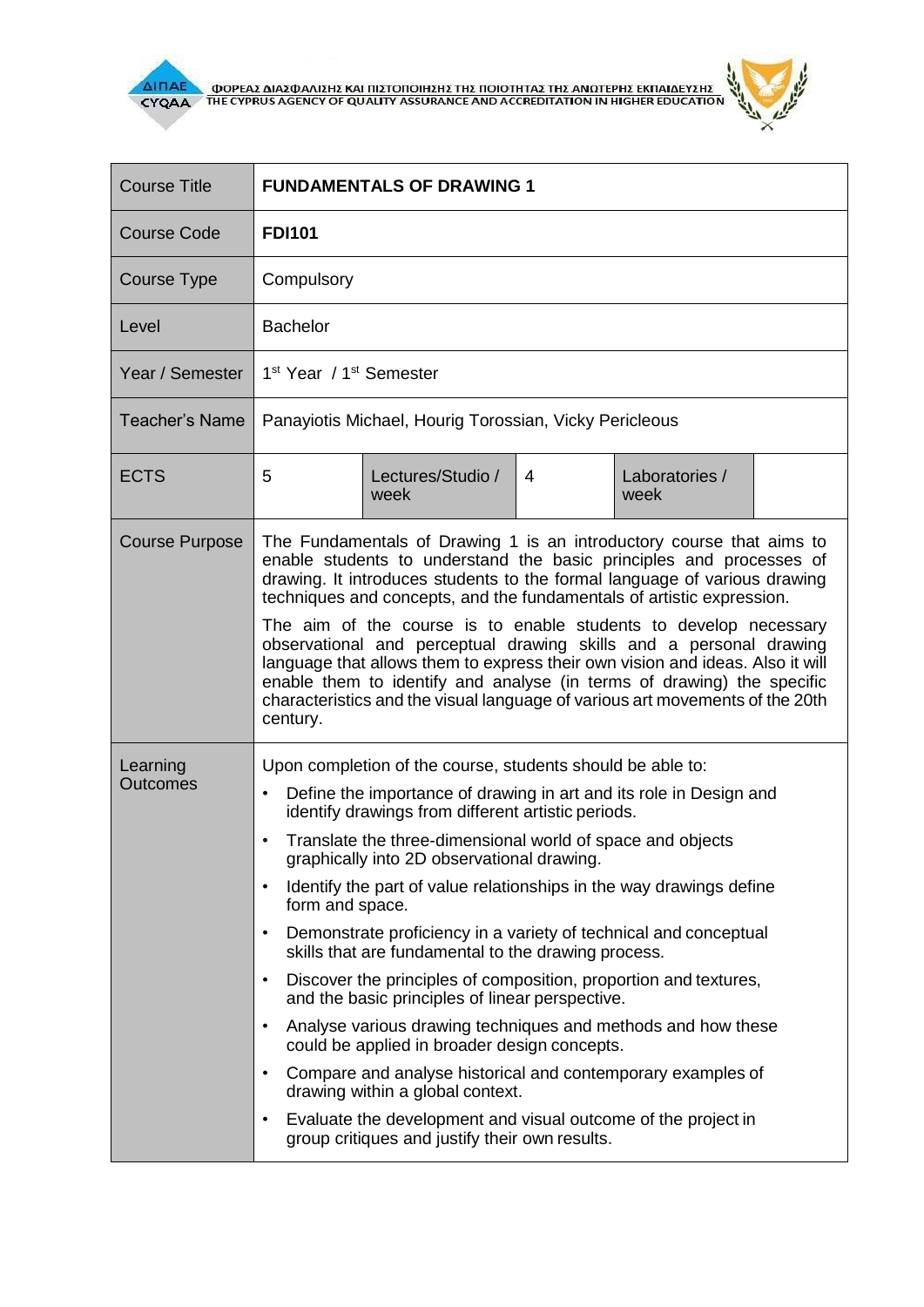



|                         | Develop personal drawing language through different methods and<br>$\bullet$<br>processes.                                                                                                                                                                                                                                                                                                                                                                                                                                                                                                                                                                                                                                                                                                               |              |  |  |  |  |
|-------------------------|----------------------------------------------------------------------------------------------------------------------------------------------------------------------------------------------------------------------------------------------------------------------------------------------------------------------------------------------------------------------------------------------------------------------------------------------------------------------------------------------------------------------------------------------------------------------------------------------------------------------------------------------------------------------------------------------------------------------------------------------------------------------------------------------------------|--------------|--|--|--|--|
|                         | Create a number of drawing compositions to realistically render subjects<br>$\bullet$<br>from direct observation and develop a complex and unique linear style.                                                                                                                                                                                                                                                                                                                                                                                                                                                                                                                                                                                                                                          |              |  |  |  |  |
| Prerequisites           | <b>NONE</b>                                                                                                                                                                                                                                                                                                                                                                                                                                                                                                                                                                                                                                                                                                                                                                                              | Corequisites |  |  |  |  |
| <b>Course Content</b>   | A. Still life drawing<br>Students are invited to produce a portfolio of work concerning still-life<br>drawings. This project involves drawing from direct observation giving<br>particular emphasis on various elements of composition (line, form, shape,<br>tone, space, texture) using basic techniques and concepts. It also consists<br>of a series of exercises executed in different mediums (pencil, pen, marker,<br>etc.) Designed to develop a personal sketching language through various<br>methods and processes.                                                                                                                                                                                                                                                                           |              |  |  |  |  |
|                         |                                                                                                                                                                                                                                                                                                                                                                                                                                                                                                                                                                                                                                                                                                                                                                                                          |              |  |  |  |  |
|                         | <b>B. Experimental compositions</b>                                                                                                                                                                                                                                                                                                                                                                                                                                                                                                                                                                                                                                                                                                                                                                      |              |  |  |  |  |
|                         | Students are introduced to a variety of ways collages can be made. They<br>are expected to produce innovative compositions/ studies using the still-life<br>drawings created in project a. Emphasis is put on forms, negative/positive<br>space and contrast in size/colour/tone/value.                                                                                                                                                                                                                                                                                                                                                                                                                                                                                                                  |              |  |  |  |  |
|                         | An essential part of the course is the study and research of significant<br>drawing styles and movements throughout the history of art.                                                                                                                                                                                                                                                                                                                                                                                                                                                                                                                                                                                                                                                                  |              |  |  |  |  |
| Teaching<br>Methodology | The taught part of the course is delivered through lectures and visual<br>presentations. Extensive project briefing, analysis and visual examples are<br>part of the content. Through in-class practical drawing workshops and short<br>exercises, students are encouraged to experiment and expand their<br>creative vision. Group critiques of students' work allow for a thorough<br>examination of the class progress, while at the same time, the student<br>receives acute feedback on their work. Though the creative use of drawing,<br>sketching, photocopying, and collage, students are further encouraged in<br>developing their work. The e-learning site of the course is also a valuable<br>tool as students can have access to various references as well as notes of<br>class lectures. |              |  |  |  |  |
| Bibliography            | <b>Bibliographical References</b>                                                                                                                                                                                                                                                                                                                                                                                                                                                                                                                                                                                                                                                                                                                                                                        |              |  |  |  |  |
|                         | 1. Hruska, L. (Ed.), Drawing from the Modern 1880-1945. MoMA: New York,<br>2004                                                                                                                                                                                                                                                                                                                                                                                                                                                                                                                                                                                                                                                                                                                          |              |  |  |  |  |
|                         | 2. Hruska L., (Ed.), Drawing from the Modern 1945-1975. MoMA: New York,<br>2005                                                                                                                                                                                                                                                                                                                                                                                                                                                                                                                                                                                                                                                                                                                          |              |  |  |  |  |
|                         | 3. Hruska L., (Ed.), Drawing from the Modern 1975-2005. MoMA: New York,<br>2005                                                                                                                                                                                                                                                                                                                                                                                                                                                                                                                                                                                                                                                                                                                          |              |  |  |  |  |
|                         | 4. Frankel, D. (Ed.), On Line. Drawing through the twentieth Century.<br>MoMA: New York, 2010                                                                                                                                                                                                                                                                                                                                                                                                                                                                                                                                                                                                                                                                                                            |              |  |  |  |  |
|                         | 5. Davidson, M. (Ed.), Contemporary Drawing. Key Concepts and<br>Techniques. Watson Guptil: New York, 2011                                                                                                                                                                                                                                                                                                                                                                                                                                                                                                                                                                                                                                                                                               |              |  |  |  |  |
|                         | 6. Maslen M. & Southern J. (Eds.), Drawing Projects. An Exploration of the<br>Language of Drawing. Black Dog Publishing: London, 2011                                                                                                                                                                                                                                                                                                                                                                                                                                                                                                                                                                                                                                                                    |              |  |  |  |  |